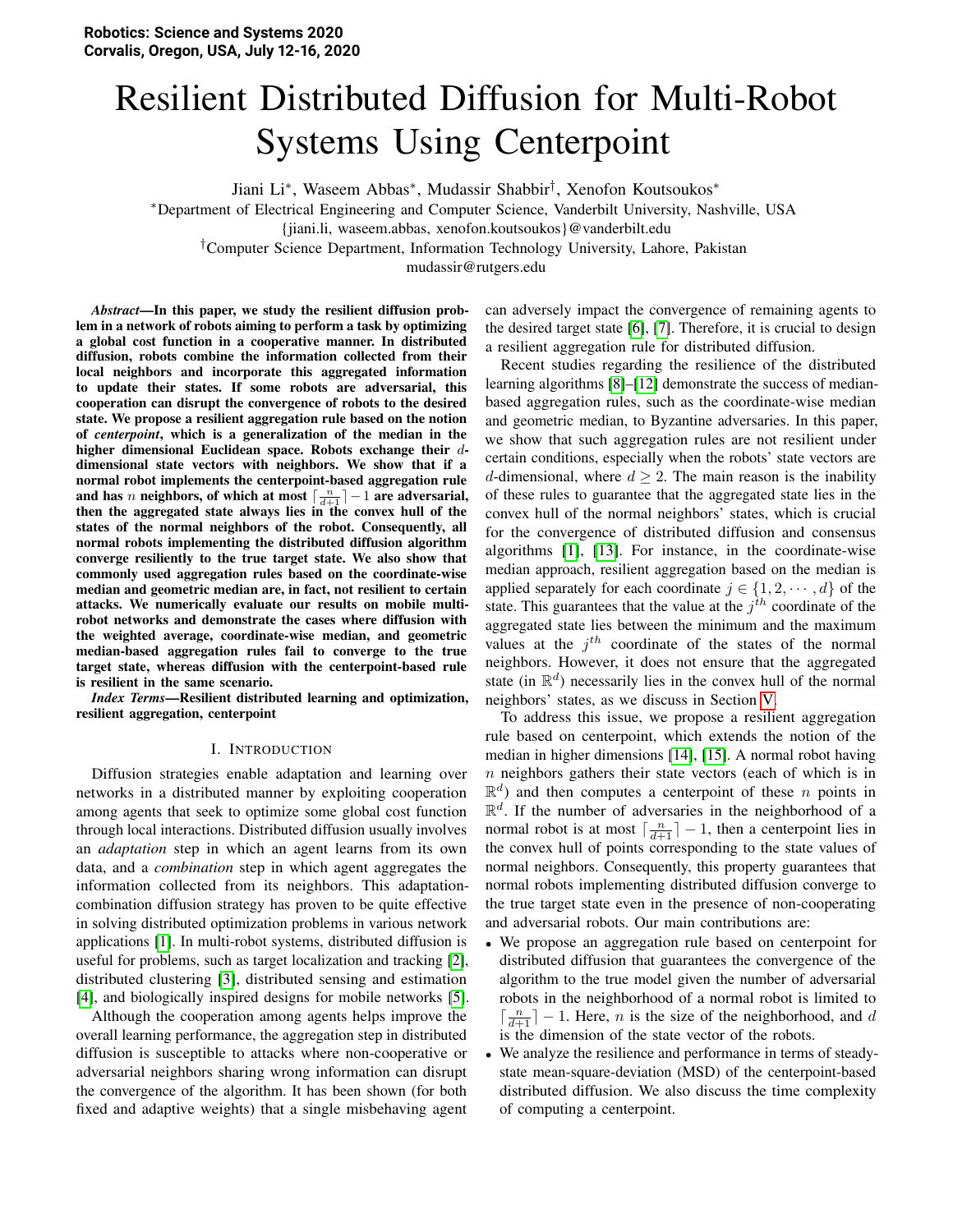• We numerically evaluate our results on a mobile adaptive multi-robot network and compare the proposed centerpointbased aggregation rule with the weighted average, coordinatewise median, and geometric median-based rules. The simulation results show that our approach is resilient to  $\lceil \frac{n}{d+1} \rceil - 1$ Byzantine robots in the neighborhood, while the other approaches are not resilient in the same scenarios.

The rest of the paper is organized as follows: Section [II](#page-1-0) discusses the related work. Section [III](#page-1-1) introduces the distributed adapt-then-combine diffusion algorithm. Section [IV](#page-2-0) formulates the resilient distributed diffusion problem. Section [V](#page-3-0) discusses the resilience of coordinate-wise and geometric median-based aggregation rules. Section [VI](#page-3-1) introduces the centerpointbased aggregation rule, and analyzes the resilient distributed diffusion with centerpoint-based aggregation. Section [VII](#page-5-0) gives a numerical evaluation of the results. Finally, Section [VIII](#page-7-0) concludes the paper.

## II. RELATED WORK

<span id="page-1-0"></span>The resilient distributed consensus problem is widely studied in the robotics and control systems community and is very relevant to the resilient distributed diffusion. The main goal in resilient distributed consensus is to ensure that all normal agents in the network, including malicious and non-cooperative agents, reach an agreement over the values of the state variable in a distributed manner. The normal agents' states throughout the process, as well as the consensus state, must lie in the convex hull of their initial states, a condition commonly referred to as the *safety* condition. For scalar states, the Weighted-Mean Subsequence Reduced (WMSR) algorithms [\[16\]](#page-8-12) and the median-based algorithms [\[17\]](#page-8-13) guarantees the resilient convergence in the presence of adversaries under certain robustness conditions on the underlying network graph. Different variations of W-MSR algorithm have also been proposed [\[18\]](#page-8-14), [\[19\]](#page-8-15). The resilient consensus problem is more challenging when the state vector is in  $\mathbb{R}^{\bar{d}}$  where  $d \geq 2$ . Although variants of the W-MSR algorithm has been applied to mobile multi-robot systems for formation control [\[20\]](#page-8-16) and flocking [\[21\]](#page-8-17) applications, such methods cannot guarantee the resilient vector consensus in fact as we discuss in Section [V.](#page-3-0) To achieve resilient vector consensus, Tverberg partition [\[22\]](#page-8-18)–[\[25\]](#page-8-19) and centerpoint-based [\[26\]](#page-8-20) approaches have been proposed. The approximate Tverberg point-based approach has also been successfully applied to the resilient multi-robots rendezvous problem [\[13\]](#page-8-9).

Another line of related work is the Byzantine resilient aggregation problems for distributed learning and optimization. To achieve resilient optimization, one approach is to discard cooperation with possible Byzantine neighbors. In [\[7\]](#page-8-6), a resilient diffusion algorithm has been proposed in which normal agents discard information from a certain number of neighbors, which might include Byzantine agents, in the aggregation step. However, the performance of the algorithm depends highly on the accurate estimation of the number of adversarial agents, which is usually unknown. A similar screening algorithm called Zeno has been proposed in [\[27\]](#page-8-21)

that ranks the scores of the aggregated gradients as the measurements of their trustworthiness and discards b largest scores to achieve resilient aggregation. Moreover, various majority-based aggregation rules have been used that preclude states far away from the cluster of the normal agents' states to achieve resilient distributed optimization. Well-known majoritybased aggregation rules include coordinate-wise median [\[10\]](#page-8-22), geometric median [\[9\]](#page-8-23), [\[11\]](#page-8-24), coordinate-wise trimmed mean [\[10\]](#page-8-22) and Krum [\[6\]](#page-8-5). However, studies have already reported some of these rules are not resilient to attacks under certain conditions [\[28\]](#page-8-25)–[\[30\]](#page-8-26).

One can also use computation redundancy [\[31\]](#page-8-27)–[\[33\]](#page-8-28) to achieve resilient convergence for distributed learning, which typically involves coding theory and algorithmic redundancy. Yet this method is limited to the master-slave network where one parameter server sends a global model to each node, which then computes the gradient based on the available data, and the parameter server then aggregates gradients from all nodes to update the global model. An example of such a framework is DRACO [\[31\]](#page-8-27) in which the parameter server uses redundant gradients received from nodes to eliminate the effects of adversarial updates. Another algorithm proposed recently is the RSA [\[34\]](#page-8-29) that introduces an  $\ell_p$ -norm regularization term into the objective function for resilience purpose. It eliminates the effect caused by the magnitudes of malicious messages sent by the Byzantine nodes. As a result, only the number of Byzantine nodes influence the model update, thus making it robust to arbitrary attacks from Byzantine nodes. However, it is not straightforward to apply this approach to a fully distributed network.

# <span id="page-1-1"></span>III. PRELIMINARIES – DISTRIBUTED ADAPT-THEN-COMBINE DIFFUSION ALGORITHM

In this paper, we use boldface notation to represent random variables and normal font to represent deterministic quantities. Notation  $[N] := \{1, 2, \ldots, N\}$ , and  $\|\cdot\|$  represents  $\ell_2$  norm. The symbol ∗ denotes complex conjugation for scalars and complex-conjugate transposition for matrices. 1 denotes the  $N \times 1$  vector with all entries equal to one.

Consider a network of agents<sup>[1](#page-0-0)</sup> modeled by a *directed graph*  $\mathcal{G} = (\mathcal{V}, \mathcal{E})$ , where V represents agents and E represents interactions between agents. An edge  $(l, k)$  means that agent  $k \in V$ can exchange information with  $j$ . Each agent should has its own information, such that  $(k, k) \in \mathcal{E}, \forall k \in \mathcal{V}$ . The *neighborhood* of k is the set of nodes  $\mathcal{N}_k = \{l \in \mathcal{V} | (l,k) \in \mathcal{E} \}$ . At each iteration  $i$ , agent  $k$  has access to a scalar random measurement  $d_k(i)$  and an i.i.d regression vector  $u_{k,i}$  of size d with zeromean and uniform covariance matrix  $R_{u,k} \triangleq \mathbb{E}\{\boldsymbol{u}_{k,i}^* \boldsymbol{u}_{k,i}\} > 0$ , which are related via a linear model of the following form:

<span id="page-1-2"></span>
$$
\mathbf{d}_k(i) = \mathbf{u}_{k,i}w^o + \mathbf{v}_k(i). \tag{1}
$$

Here,  $v_k(i)$  represents a zero-mean i.i.d. additive noise with variance  $\sigma_{v,k}^2$  and  $w^o$  denotes the unknown d-dimensional model vector that agent  $k$  attempts to estimate.

<sup>&</sup>lt;sup>1</sup>We use the term *agent* and *robot* interchangeably.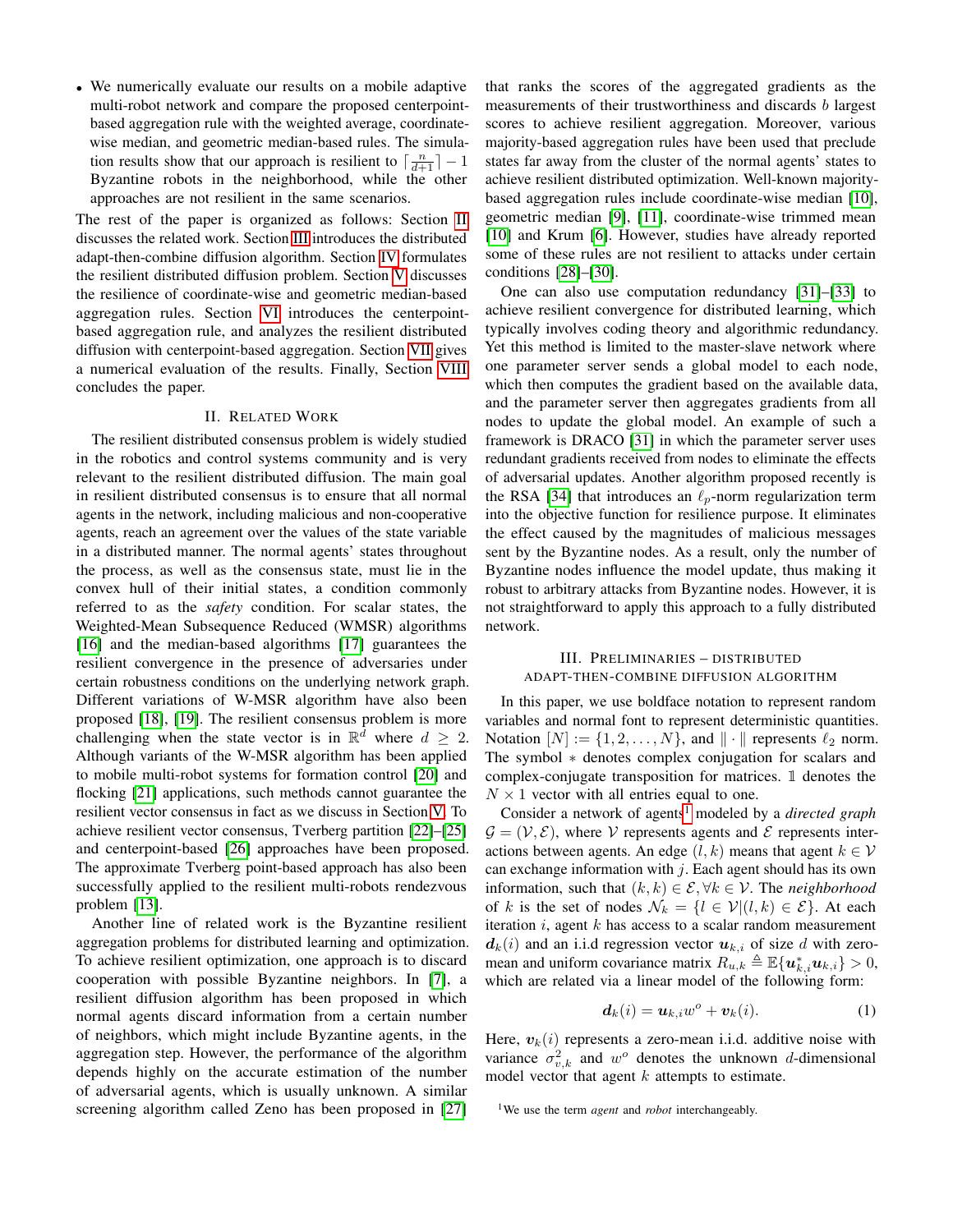The objective of each agent is to estimate  $w<sup>o</sup>$  that minimizes a global objective function of the following form:

<span id="page-2-1"></span>
$$
\min_{w} \left\{ J^{glob}(w) := \frac{1}{N} \sum_{k=1}^{N} J_k(w) \right\},
$$
 (2)

where

$$
J_k(w) := \mathbb{E}\left\{ \|\boldsymbol{d}_k(i) - \boldsymbol{u}_{k,i}w\|^2 \right\}.
$$
 (3)

Stochastic gradient descent (SGD) can be used to solve the objective function  $(2)$ , where each agent k computes successive estimates of  $w^o$  as follows:

$$
\begin{aligned} \boldsymbol{w}_{k,i} &= \boldsymbol{w}_{k,i-1} - \mu \nabla_{\boldsymbol{w}_k} J_k(\boldsymbol{w}_{k,i-1}) \\ &= \boldsymbol{w}_{k,i-1} + \mu \boldsymbol{u}_{k,i}^* [\boldsymbol{d}_k(i) - \boldsymbol{u}_{k,i} \boldsymbol{w}_{k,i-1}], \end{aligned}
$$

where  $\mu > 0$  is the step size.

Instead, the minimization function [\(2\)](#page-2-1) can also be solved in a distributed and cooperative manner using diffusion strategies. The diffusion strategies introduce an aggregation step that incorporates information gathered from the neighboring agents into the optimization procedure. One powerful diffusion scheme is adapt-then-combine (ATC) [\[1\]](#page-8-0) which optimizes the solution using the following update:

<span id="page-2-2"></span>
$$
\boldsymbol{\psi}_{k,i} = \boldsymbol{w}_{k,i-1} + \mu \boldsymbol{u}_{k,i}^* [\boldsymbol{d}_k(i) - \boldsymbol{u}_{k,i} \boldsymbol{w}_{k,i-1}]
$$
 (adaptation) (4)

<span id="page-2-3"></span>
$$
\boldsymbol{w}_{k,i} = \sum_{l \in \mathcal{N}_k} a_{lk} \psi_{l,i}, \qquad \qquad \text{(combination) (5)}
$$

where  $a_{lk}$  represents the weight assigned to agent l from agent  $k$  that is used to scale the data it receives from  $l$ . The weights satisfy the following constraints:

$$
a_{lk} \ge 0, \qquad \sum_{l \in \mathcal{N}_k} a_{lk} = 1, \qquad a_{lk} = 0 \text{ if } l \notin \mathcal{N}_k. \tag{6}
$$

Well-known weighted average-based aggregation rules include the uniform  $(a_{lk} = \frac{1}{|N_k|})$ , maximum-degree  $(a_{lk} = \frac{1}{N})$ , relative-variance  $(a_{lk} = \frac{\sigma_{v,l}^{-2}}{\sum_{m \in \mathcal{N}_k} \sigma_{v,m}^{-2}})$  among others [\[1\]](#page-8-0), [\[35\]](#page-8-30).

Weighted average-based diffusion algorithm outperforms the non-cooperative SGD as measured by the steady-state meansquare-deviation (MSD) performance [\[1\]](#page-8-0). For sufficiently small step-size, the network performance of non-cooperative SGD is defined as the averaged steady-state MSD among agents and can be approximated by

<span id="page-2-5"></span>
$$
\text{MSD}_{\text{ncop}} \triangleq \lim_{i \to \infty} \frac{1}{N} \sum_{k=1}^{N} \mathbb{E} \|\tilde{\boldsymbol{w}}_{k,i}\|^2 \approx \frac{\mu d}{2} \cdot (\frac{1}{N} \sum_{k=1}^{N} \sigma_{v,k}^2), \tag{7}
$$

where  $\tilde{w}_{k,i} \triangleq w^{\circ} - w_{k,i}$ . And for distributed diffusion, the steady-state MSD performance of each normal agent is approximately equal to the network MSD and for sufficiently small step-size is given by

<span id="page-2-6"></span>
$$
\text{MSD}_{\text{diff},k} \approx \text{MSD}_{\text{diff},\text{net}} = \frac{\mu d}{2} \cdot \left( \sum_{k \in \mathcal{N}_k} p_k^2 \sigma_{v,k}^2 \right), \quad (8)
$$

where  $A = \{a_{lk}, k = 1, 2, ..., N\}$  is the  $N \times N$  left-stochastic combination matrix and  $p = \{p_k, k = 1, 2, \dots, N\}$  denotes the right eigenvector of  $A$  that is associated with the eigenvalue at one and satisfies  $Ap = p, p^{\top} \mathbb{1} = 1, 0 < p_k < 1$ . Consider the case where  $A$  is doubly stochastic for a standard diffusion network such that  $A^{\top} \mathbb{1} = A \mathbb{1} = \mathbb{1}$ . Then, the right eigenvector  $p_k = \frac{1}{N}$  and  $p_k^2 = \frac{1}{N^2}$ . This means the effect of diffusion cooperation is to scale the noise variances by the factors  $\frac{1}{N^2}$ , whereas the non-cooperative SGD has the effect of scaling the noise variances by the factor  $\frac{1}{N}$ , which demonstrates an N-fold improvement of MSD performance.

## IV. PROBLEM FORMULATION

<span id="page-2-0"></span>In the aggregation (combination) step of the diffusion algorithm, an agent gathers and combines the estimates of its neighbors, some of which could possibly be malicious. We consider the resilient aggregation problem in distributed diffusion in the presence of Byzantine agents. We assume two types of agents in the network, normal and Byzantine. *Normal* agents are the ones that interact with their neighbors synchronously and always update their states (estimates) according to a prescribed update rule, that is the diffusion algorithm. *Byzantine* agents are the ones that can change their states arbitrarily and do not follow the prescribed update rule. Moreover, a Byzantine agent can transmit different values to its different neighbors. For a normal agent  $k$ , all agents in its neighborhood are indistinguishable, that is,  $k$  cannot identify which of its neighbors are Byzantine. The goal of each normal agent is to achieve *resilient convergence* formally stated below.

Definition 1. (Resilient convergence) *Distributed diffusion is said to be resilient if*

<span id="page-2-4"></span>
$$
\lim_{i \to \infty} \mathbf{w}_{k,i} = w^o \tag{9}
$$

*for every normal agent* k *in the network, thereby ensuring that all normal agents converge to the true model.*

For aggregation, a simple and most widely used strategy in diffusion algorithms is to compute a *weighted average* of the neighbors' states. However, a single Byzantine agent can drive the output of the weighted average-based aggregation to an arbitrary value as shown in [\[6,](#page-8-5) Lemma 1], and hence, prevent the normal agent from converging to the target state. Moreover, in case of adaptive weights, time-dependent Byzantine attack proposed in [\[7\]](#page-8-6) can disrupt the convergence of normal nodes.

In [\[1\]](#page-8-0), it is shown that if there is no Byzantine agent in the network, and each normal agent computes a convex combination of its neighbors' states in the aggregation step, then all normal agents implementing diffusion algorithm ([\(4\)](#page-2-2) and [\(5\)](#page-2-3)) eventually converge to the true target state. In other words, in the aggregation step if each agent computes a state that is in the *convex hull*<sup>[2](#page-0-0)</sup> of the states of its (normal) neighbors, then convergence is guaranteed.

<sup>2</sup>The convex hull of a set of points  $\mathcal{P} = \{w_1, w_2, \dots, w_n\}$  in  $\mathbb{R}^d$  is the smallest convex set containing  $P$ . Any point  $w_{in}$  inside the convex hull of P has the property that  $w_{in} = \sum_{k=1}^{n} \lambda_k w_k$ , where  $0 \le \lambda_k \le 1$  and  $\sum_{k=1}^{n} \lambda_k = 1$ . And no point outside of the convex hull has such representation.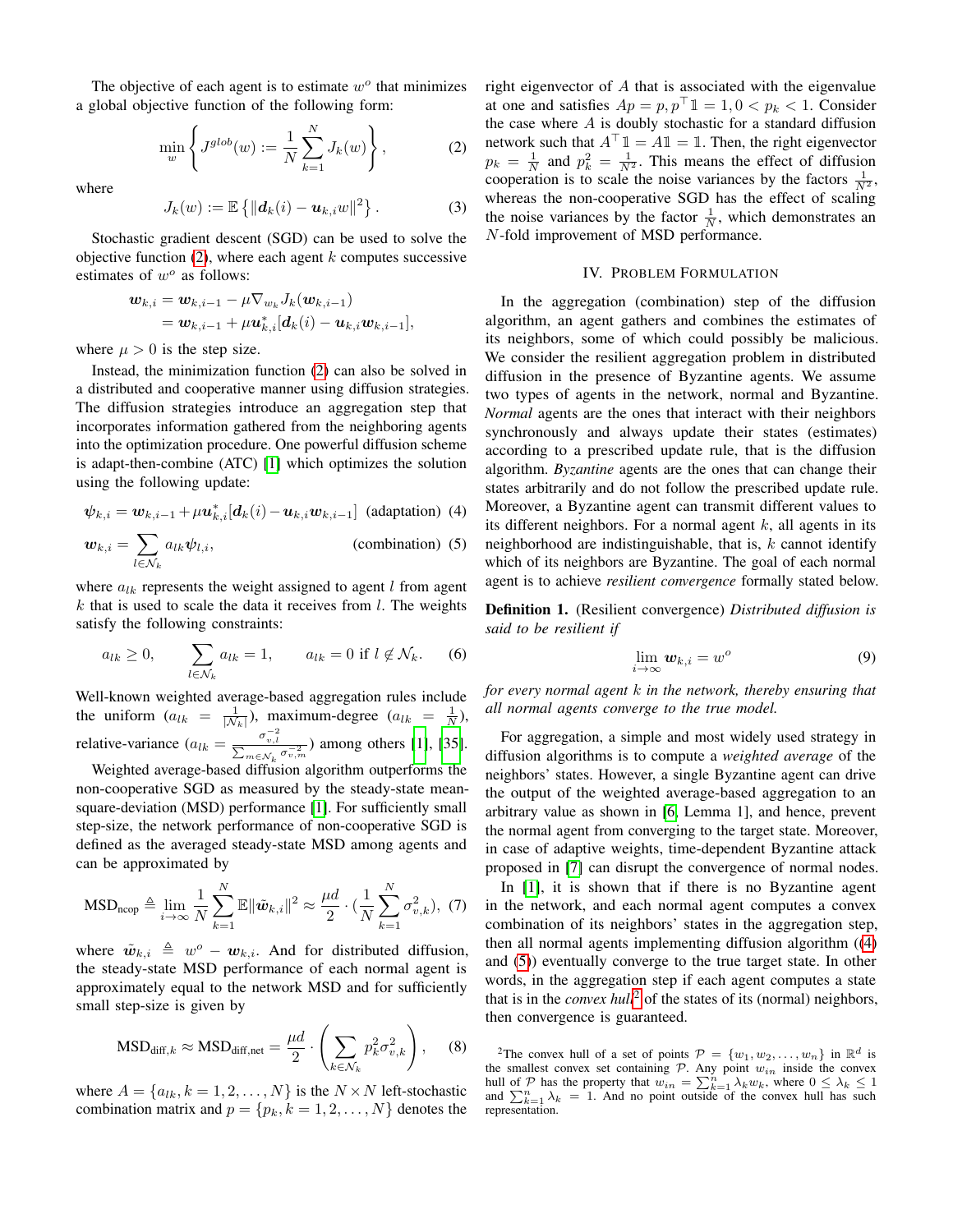Since normal agents cannot easily detect Byzantine agents, the objective is to

- design an aggregation rule for a normal agent, which cannot distinguish between normal and Byzantine neighbors, such that the aggregated result by the agent is inside the convex hull of its normal neighbors' states, and
- show that the diffusion algorithm using this aggregation rule achieves resilient convergence as defined above.

# <span id="page-3-0"></span>V. COORDINATE-WISE MEDIAN AND GEOMETRIC MEDIAN BASED AGGREGATION RULES

Resilient or robust aggregation has been a hot topic in the field of distributed learning in recent years [\[8\]](#page-8-7)–[\[12\]](#page-8-8). In this section, we discuss two widely used majority-based aggregation rules, that is, coordinate-wise median (also known as marginal median) [\[10\]](#page-8-22), [\[36\]](#page-8-31), and geometric median [\[9\]](#page-8-23), [\[11\]](#page-8-24). We illustrate these rules are not resilient to Byzantine attacks in certain scenarios as they cannot guarantee the aggregation result to be inside the convex hull of normal states. First, we define these notions.

Definition 2. (Coordinate-wise Median (CM)) *Let* med(·) *to be the one-dimensional median, then the coordinate-wise median*  $Median(\cdot)$  *of vectors*  $x_k \in \mathbb{R}^d, k \in [n]$  *is defined to be*  $x^{\text{Med}} := \text{Median}\{x_k : k \in [n]\}$  with the j-th coordinate to *be*  $(x^{\text{Med}})^j := \text{med}\{x_k^j : k \in [n]\}$  *for each*  $j \in [d]$ *.* 

Definition 3. (Geometric median (GM)) *The geometric median*  $GM(\cdot)$  *of vectors*  $x_k \in \mathbb{R}^d, k \in [n]$  *is defined to be*  $\text{GM}\{x_k, k \in [n]\} := \arg \min_{x \in \mathbb{R}^d} \sum_{k=1}^n ||x - x_k||.$ 

In one dimension, the median has a robustness property, that is, if more than  $\lceil \frac{n}{2} \rceil$  points are in  $[-r, r]$  for some  $r \in \mathbb{R}$ , then the median must also be in  $[-r, r]$  irrespective of the location of other points. This guarantees that as long as majority of the points are benign, the median is sure to be within the range of benign points. However, in multiple dimensions, CM of points in  $\mathbb{R}^d$  only guarantees that the value at the  $j^{th}$  coordinate of CM is between the minimum and maximum values at the  $j<sup>th</sup>$ coordinate of benign points, which does not ensure that CM is necessarily in the convex hull of benign points. Similarly, GM is not guaranteed to be inside the convex hull of benign points even if they are in the majority. We illustrate this through an example in Figure [1,](#page-3-2) where we have a total of 10 points (in a plane), of which 3 are Byzantine and 7 are normal. Byzantine points lie far from the normal points. We then compute the CM and GM of all the 10 points, and observe that both CM and GM fall outside the convex hull of normal points.

Thus, for CM and GM based diffusion, Byzantine agents can send values much smaller (or greater) than the normal values in each coordinate, and in the worst case, the aggregation result may fall outside the convex hull of normal points even when normal agents are in the majority. When this happens, at the next iteration of the diffusion (step [\(4\)](#page-2-2)), the estimated model will be adapted on the basis of this wrong aggregation result. As time accumulates, this may disturb the convergence of normal agents and lead them to converge to a different state.

<span id="page-3-2"></span>

Fig. 1: Aggregating 10 points using different aggregation rules.

In Section [VII,](#page-5-0) we will further show cases where distributed diffusion with such aggregation rules fail to converge to the true state.

# <span id="page-3-1"></span>VI. RESILIENT DIFFUSION BY CENTERPOINT-BASED **AGGREGATION**

In this section, we explain the notion of a *centerpoint* and analyze the resilient diffusion using the centerpoint-based aggregation rule.

## *A. Centerpoint and Its Resilient Property*

Definition 4. (Centerpoint) *Given a set* S *of* n *points in* R d *in general positions*<sup>[3](#page-0-0)</sup> *where*  $n \geq d+1$ , *a centerpoint p is a point*, not necessarily from S, such that any closed half-space<sup>[4](#page-0-0)</sup> of  $\mathbb{R}^d$ *that contains*  $p$  *also contains at least*  $\lceil \frac{n}{d+1} \rceil$  *points from S*.

Intuitively, a centerpoint lies in the "center region" of the point cloud, in the sense that there are enough points of S on each side of a centerpoint. A centerpoint extends the notion of median to higher dimensions, and is an active topic of study in discrete geometry [\[15\]](#page-8-11), [\[37\]](#page-8-32). For any given set of points S, the existence of centerpoint is guaranteed by the famous Centerpoint Theorem (see [\[14\]](#page-8-10), [\[38\]](#page-8-33)).

Theorem 1. (Centerpoint Theorem) *For any given point set in general positions in an arbitrary dimension, a centerpoint always exists.*

A centerpoint is not unique, in fact, there can be infinitely many centerpoints. The set of all centerpoints constitutes the *centerpoint region* or simply the *center region*, which is known to be closed and convex. We observe that if a normal agent has at most  $\lceil \frac{n}{d+1} \rceil - 1$  Byzantine agents in its neighborhood, and the agent aggregates its neighbors' states by computing their centerpoint, then the aggregated state essentially lies in the convex hull of the states of normal neighbors (See Figure [1](#page-3-2) for an example). We formalize this in Lemma [1.](#page-3-3)

<span id="page-3-3"></span>Lemma 1. *Given a set of* n *agents with* d*-dimensional state vectors, of which any of the* F *agents can be Byzantine, then*

 $3A$  set of points in  $\mathbb{R}^d$  is said to be in *general positions* if no hyperplane of dimension  $d - 1$  or less contains more than d points.

<sup>&</sup>lt;sup>4</sup>Recall that closed half-space in  $\mathbb{R}^d$  is a set of the form  $\{x \in \mathbb{R}^d : a^T x \geq 0\}$ b} for some  $a \in \mathbb{R}^d \setminus \{0\}$ .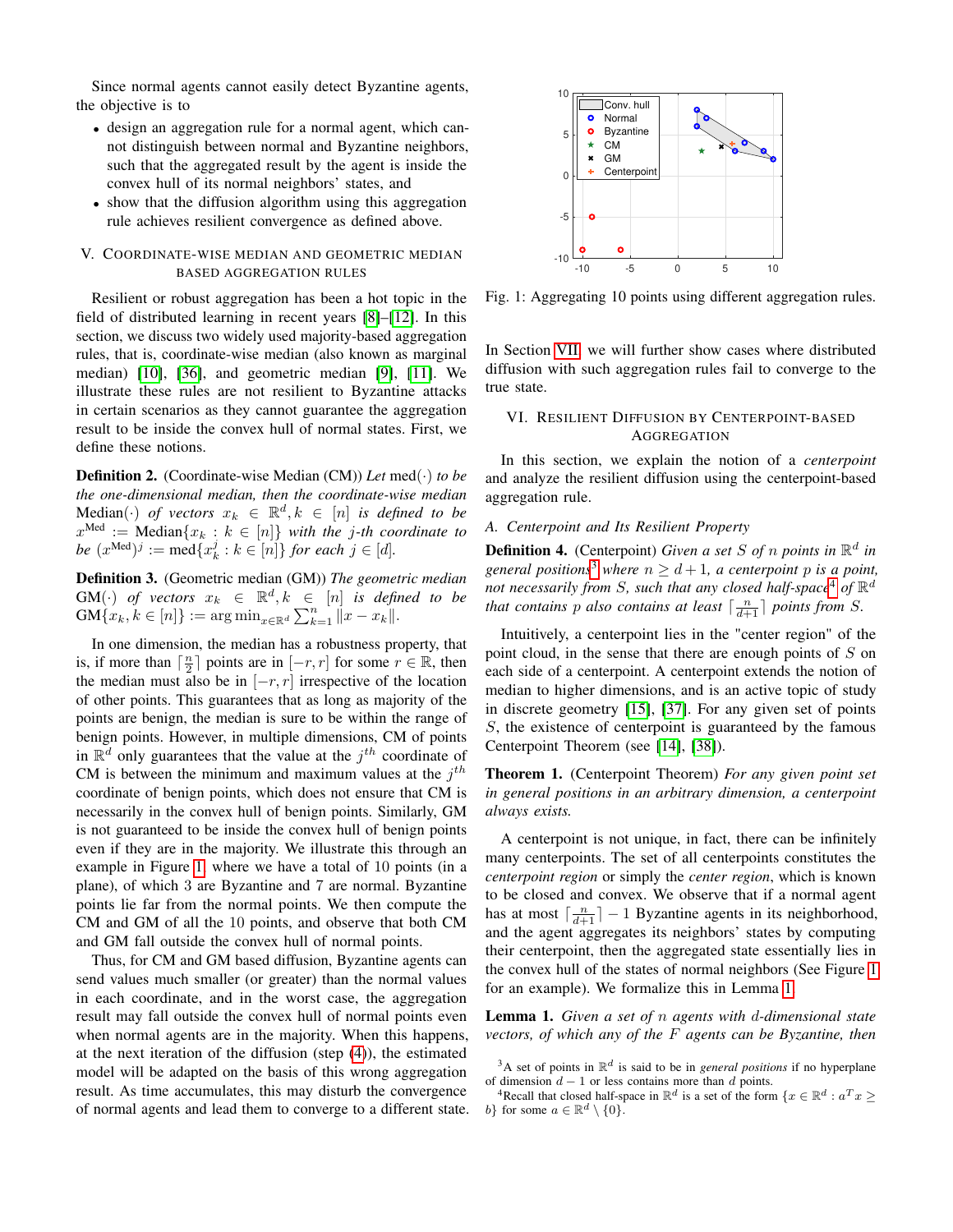*a centerpoint of the* n *state vectors always lies in the convex hull of the state vectors of the normal agents if and only if*  $F \leq \lceil \frac{n}{d+1} \rceil - 1.$ 

*Proof.* For succinctness, we use the term *Byzantine points* to denote the state vectors of Byzantine agents, and *normal points* to denote the state vectors of normal agents. Let  $\mathcal{C}_F$  be the convex hull of the F Byzantine points, and  $\mathcal{C}_N$  be the convex hull of the normal points.

 $(\Rightarrow)$  Assume that a centerpoint c is not in  $\mathcal{C}_N$ , then there exists a half-space containing c and all the points in  $\mathcal{C}_N$ , and hence containing all the normal points. Since there are at least  $\lceil \frac{n}{d+1} \rceil + 1$  normal points, the other half-space contains less than  $\lceil \frac{n}{d+1} \rceil$  points, which is not possible by the definition of centerpoint. Therefore, c must lie in  $\mathcal{C}_N$ .

(  $\Leftarrow$  ) Assume  $F > \lceil \frac{n}{d+1} \rceil - 1$ , then there exists a set of F points outside  $\mathcal{C}_N$  such that a centerpoint  $c \notin \mathcal{C}_N$ . To see this, consider a set of  $d+1$  points arranged in a d-simplex at a unit distance from each other. Now equally place the remaining  $n - d - 1$  points in  $d + 1$  tiny balls of radius  $\epsilon$  near each vertex of the simplex such that each ball contains  $\frac{n}{d+1}$  points.<sup>[5](#page-0-0)</sup> For sufficiently small value  $\epsilon$ , the interior of this simplex is the centerpoint region because every hyperplane that passes through the interior of simplex contains at least one vertex (and all the points placed there) on either side. If all  $\frac{n}{d+1}$  points near any one of the simplex vertices are Byzantine, then  $\mathcal{C}_N$ does not contain any point from the interior of the simplex. Thus,  $C_N$  doesn't contain any centerpoint in this case, and the claim follows.

## *B. Diffusion with Centerpoint-based Aggregation*

Here, we apply the centerpoint-based aggregation into the diffusion algorithm by replacing the weighted average-based aggregation step (equation [\(5\)](#page-2-3)) of distributed diffusion by

 $\Box$ 

$$
\boldsymbol{w}_{k,i} = \mathcal{CP}\{\boldsymbol{\psi}_{l,i} : l \in [\mathcal{N}_k]\},
$$

where  $\mathcal{CP}$  computes a centerpoint of a set of vectors  $\psi_{l,i}: l \in$  $[N_k]$ . The centerpoint-based distributed diffusion algorithm is summarized in Algorithm 1.

| <b>Algorithm 1:</b> Centerpoint-based distributed diffusion |                                                                                                  |
|-------------------------------------------------------------|--------------------------------------------------------------------------------------------------|
|                                                             | <b>Input:</b> $\mu$ , $w_{k,-1}$                                                                 |
|                                                             | <b>1 for</b> $i > 0$ and for every normal robot k <b>do</b>                                      |
|                                                             | 2 $\psi_{k,i} = \mathbf{w}_{k,i-1} - \mu \nabla_{w_k} J_k(\mathbf{w}_{k,i-1})$                   |
|                                                             | 3 send $\psi_{k,i}$ to $l \in \mathcal{N}_k$ and receive $\psi_{l,i}$ from $l \in \mathcal{N}_k$ |
| $4 \vert$                                                   | $\mathbf{w}_{k,i} = \mathcal{CP}\left\{\mathbf{\psi}_{l,i} : l \in [\mathcal{N}_k]\right\}$      |

Next, we analyze the resilient convergence and the steadystate estimation performance of the proposed algorithm.

## *C. Convergence Analysis*

In order to analyze the convergence of the proposed algorithm, we assume the cost function  $J_k : \mathbb{R}^d \to \mathbb{R}$  is a differentiable convex function and has unique global minimum

 $w^o \in \mathbb{R}^d$ . We also assume  $J_k$  to have an L-Lipschitz continuous gradient formally defined below.

Definition 5. (L-Lipschitz continuous gradient) *A differentiable convex function* f *is said to have an Lipschitz continuous gradient, if there exists a constant*  $L > 0$ *, such that* 

$$
\|\nabla f(x) - \nabla f(y)\| \le L\|x - y\|, \forall x, y.
$$

*If* f *has an* L*-Lipschitz continuous gradient, then it has the following property which is referred to as "co-coercivity":*

$$
(\nabla f(x) - \nabla f(y))^\top (x - y) \ge \frac{1}{L} \|\nabla f(x) - \nabla f(y)\|^2, \forall x, y.
$$

Given that the number of Byzantine neighbors is less than d  $\frac{|\mathcal{N}_k|}{d+1}$  for each agent k, where  $|\mathcal{N}_k|$  is the size of  $\mathcal{N}_k$ , we know by Lemma [1](#page-3-3) that the result of the centerpoint-based aggregation for each agent will be in the convex hull of points corresponding to the normal robots' states. Based on this fact as well as the above assumptions about the cost function, the centerpoint-based distributed diffusion algorithm will converge to the actual model, thus achieving the resilient convergence objective in [\(9\)](#page-2-4). We formalize this below.

Proposition 1. *All the normal robots converge to the true model* w <sup>o</sup> *by the centerpoint-based distributed diffusion in Algorithm 1 with step size*  $\mu \in (0, \frac{2}{L}]$ , *if there are*  $F \leq$  $\lceil \frac{|\mathcal{N}_k|}{d+1} \rceil - 1$  *Byzantine agents in the neighborhood of a normal agent* k *for all* k*.*

*Proof.* Given that the number of the Byzantine neighbors  $F \leq$  $\left\lceil \frac{|N_k|}{d+1} \right\rceil - 1$ , by Lemma [1,](#page-3-3) a centerpoint of a set of vectors  $\psi_{l,i}$  for  $l \in \mathcal{N}_k$ , is guaranteed to be in the convex hull of  $\psi_{l,i}$ for  $l \in \mathcal{N}_k^+$ , where  $\mathcal{N}_k^+$  is the set of normal neighbors and  $\mathcal{N}_k^+ \subseteq \mathcal{N}_k$ . Thus, the centerpoint-based aggregation result  $w_{k,i}$ and the normal points  $\psi_{l,i}$  for  $l \in \mathcal{N}_k^+$  holds the following:

<span id="page-4-1"></span>
$$
\|\boldsymbol{w}_{k,i} - w^o\| \le \max_{l \in \mathcal{N}_k^+} \|\psi_{l,i} - w^o\|
$$
  
= 
$$
\max_{l \in \mathcal{N}_k^+} \|\boldsymbol{w}_{l,i-1} - \mu \nabla_{w_l} J_l(\boldsymbol{w}_{l,i-1}) - w^o\|.
$$
  
(10)

We can express  $\|\mathbf{w}_{l,i-1} - \mu \nabla_{w_l} J_l(\mathbf{w}_{l,i-1}) - w^o\|^2$  as

<span id="page-4-0"></span>
$$
\|w_{l,i-1} - \mu \nabla_{w_l} J_l(\boldsymbol{w}_{l,i-1}) - w^o\|^2 = \|w_{l,i-1} - w^o\|^2 - 2\mu \nabla_{w_l} J_l(\boldsymbol{w}_{l,i-1})^\top (\boldsymbol{w}_{l,i-1} - w^o) + \mu^2 \|\nabla_{w_l} J_l(\boldsymbol{w}_{l,i-1})\|^2.
$$
\n(11)

By the co-coercivity of  $J_l$ , it yields

$$
\begin{aligned} & \left( \nabla_{w_l} J_l(\bm{w}_{l,i-1}) - \nabla_{w_l} J_l(w_o) \right)^\top (\bm{w}_{l,i-1} - w^o) \\ & \geq \! \frac{1}{L} \|\nabla_{w_l} J_l(\bm{w}_{l,i-1}) - \nabla_{w_l} J_l(w_o) \|^2. \end{aligned}
$$

Since  $\nabla_{w_l}J_l(w_o) = 0$ , we obtain

$$
\nabla_{w_l} J_l(\mathbf{w}_{l,i-1})^{\top}(\mathbf{w}_{l,i-1} - w^o) \geq \frac{1}{L} \|\nabla_{w_l} J_l(\mathbf{w}_{l,i-1})\|^2.
$$

<sup>&</sup>lt;sup>5</sup>For simplicity, we assume that *n* is divisible by  $d + 1$ .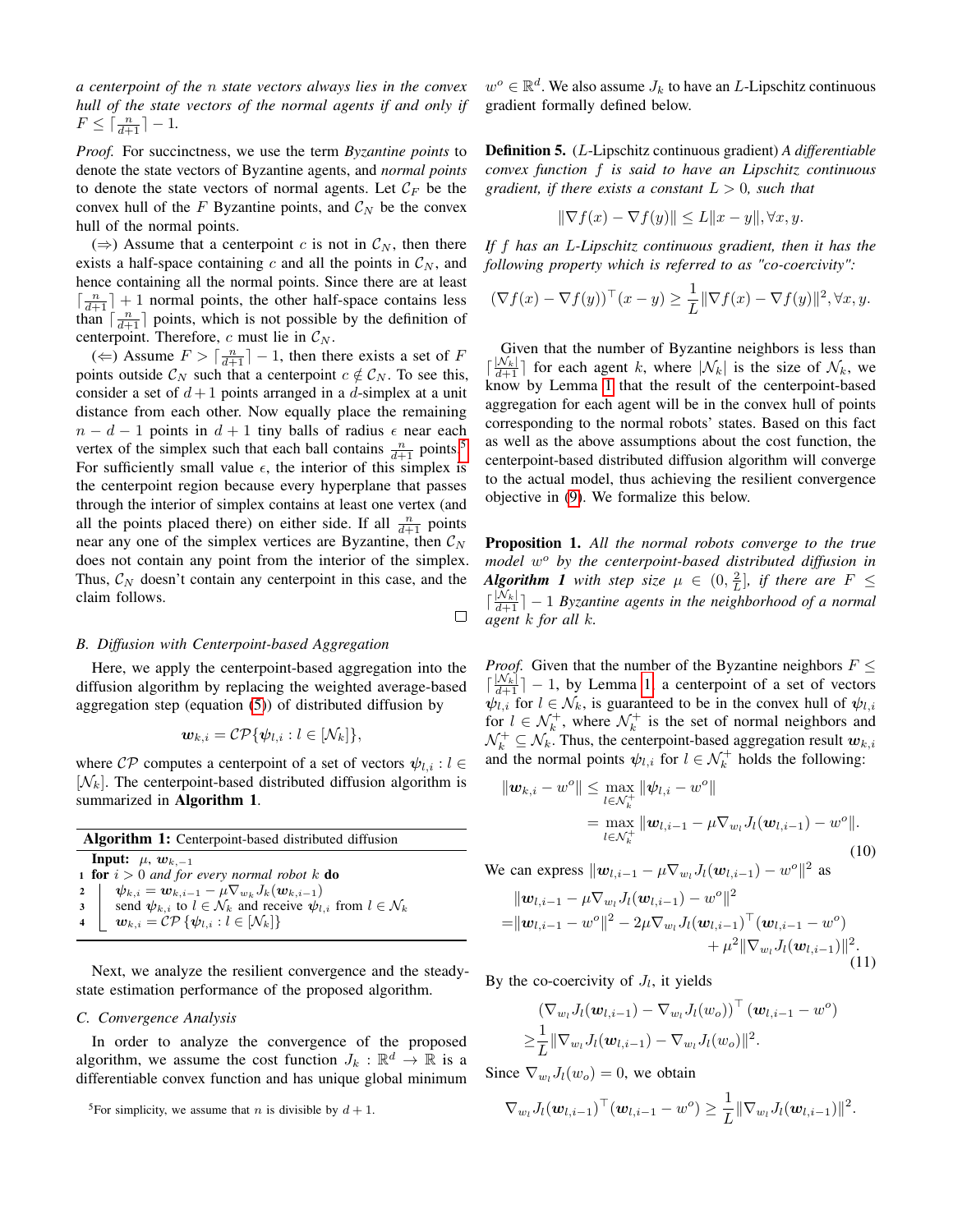Put it to [\(11\)](#page-4-0) and given  $\mu \in (0, \frac{2}{L}]$ , we obtain

$$
\begin{aligned} &\|\boldsymbol{w}_{l,i-1}-\mu \nabla_{w_l} J_l(\boldsymbol{w}_{l,i-1})-w^o\|^2\\ \leq& \|\boldsymbol{w}_{l,i-1}-w^o\|^2-\left(\frac{2\mu}{L}-\mu^2\right)\|\nabla_{w_l} J_l(\boldsymbol{w}_{l,i-1})\|^2\\ \leq& \|\boldsymbol{w}_{l,i-1}-w^o\|^2. \end{aligned}
$$

Put it to [\(10\)](#page-4-1), we obtain

<span id="page-5-1"></span>
$$
\|\mathbf{w}_{k,i} - w^o\|^2 \le \max_{l \in \mathcal{N}_k^+} \|\mathbf{w}_{l,i-1} - \mu \nabla_{w_l} J_l(\mathbf{w}_{l,i-1}) - w^o\|^2
$$
  

$$
\le \max_{l \in \mathcal{N}_k^+} \|\mathbf{w}_{l,i-1} - w^o\|^2.
$$
 (12)

Suppose for each iteration i, there exists  $\bar{w}_i$  for all k such that

$$
\bar{\boldsymbol{w}}_i = \argmax_{\boldsymbol{w}_{l,i}, l \in \mathcal{N}_k^+} \|\boldsymbol{w}_{l,i} - w^o\|^2.
$$

Given [\(12\)](#page-5-1), we have

<span id="page-5-2"></span>
$$
\|\mathbf{w}_{k,i} - w^o\|^2 \le \|\bar{\mathbf{w}}_{i-1} - w^o\|^2. \tag{13}
$$

Since  $k$  can be any normal robot, let  $k$  be the one associated with  $\bar{w}_i$ , such that

$$
\|\bar{\bm{w}}_i - w^o\|^2 \leq \|\bar{\bm{w}}_{i-1} - w^o\|^2.
$$

This means  $\bar{w}_i$  converges towards  $w^o$  as  $i \to \infty$ . Given [\(13\)](#page-5-2), for any  $k \in \mathcal{N}_k^+$ , we conclude that  $w_{k,i}$  converges to  $w^o$ .

## *D. Steady-State Performance Analysis*

Compared to the non-cooperative SGD, network cooperation in general leads to the improved steady-state MSD performance without Byzantine agents. Therefore, with no Byzantine agents, centerpoint diffusion achieves better MSD performance as compared to the non-cooperative SGD. In fact, centerpointbased diffusion performs better than the non-cooperative SGD even if there are Byzantine agents in the network. In each iteration of the algorithm, the centerpoint-based aggregation guarantees that the aggregated result is in the convex hull of normal agents' estimates, that is, the aggregated result can be expressed by a weighted sum of all the normal agents' estimates, i.e.,  $w_{k,i} = \sum_{l \in \mathcal{N}_k} a_{lk}(i) \psi_{k,i}$ , where  $0 \le a_{lk}(i) \le 1$  and  $\sum_{l \in \mathcal{N}_k} a_{lk}(i) = 1$ . Assume the noise variance is uniform across all normal agents, i.e.,  $\sigma_{v,k}^2 = \sigma_v^2$ ,  $(k = 1, 2, ..., N)$ , and let  $\mathcal{N}_k^+$  denote the normal neighbors of agent k, then we observe the steady-state MSD performance of the centerpointbased diffusion algorithm is better than the non-cooperative SGD by [\(7\)](#page-2-5) and [\(8\)](#page-2-6) as

$$
\begin{aligned} \text{MSD}_{\mathcal{CP},\text{net}} & - \text{MSD}_{\text{ncop},\text{net}} \\ & = \frac{\mu d}{2} \cdot \left( \sum_{k \in \mathcal{N}_k^+} p_k^2 \sigma_{v,k}^2 - \frac{1}{|\mathcal{N}_k^+|} \sum_{k \in \mathcal{N}_k^+} \sigma_{v,k}^2 \right) \\ & = \frac{\mu d}{2} \cdot \left( \sum_{k \in \mathcal{N}_k^+} p_k^2 - 1 \right) \cdot \sigma_v^2 < 0, \end{aligned}
$$

where  $\sum_{k \in \mathcal{N}_k^+} p_k^2 < 1$  given  $\sum_{k \in \mathcal{N}_k} p_k = 1$  and  $p_k > 0$ .

Based on the above discussion, the centerpoint-based aggregation rule always achieves better estimation performance than the non-cooperative SGD. Further, it also outperforms other aggregation rules which may not achieve resilient convergence in the presence of Byzantine agents as illustrated in Section [V.](#page-3-0)

# *E. Time Complexity to Compute a Centerpoint*

In two and three dimensions, the time complexity of computing a centerpoint is  $O(n)$  [\[39\]](#page-8-34) and  $O(n^2)$  [\[40\]](#page-8-35) respectively. However, for higher dimensions  $d > 3$ , the expected time bound is  $O(n^{d-1})$  [\[40\]](#page-8-35), which is impractical for very large d. Consequently, algorithms are proposed to compute an approximate centerpoint [\[41\]](#page-8-36). For instance, given a set of *n* points, of which at most  $\left(\frac{n}{d^{r/r-1}}\right)$  are Byzantine and the remaining are normal points, then using the approximate centerpoint algorithm in [\[41\]](#page-8-36), we can compute a point that is in the convex hull of normal points in time  $O((rd)^d)$ , where  $r$  is any integer greater than 1. By increasing  $r$ , the quality of approximation, and hence the bound on the number of Byzantine agents improves and approaches  $\frac{n}{d}$ .

## VII. EVALUATION

<span id="page-5-0"></span>In this section, we evaluate the proposed centerpoint-based aggregation rule for the diffusion algorithm on a mobile adaptive network in which agents attempt to solve a target localization problem cooperatively. We show in our experiments that diffusion with average  $(a_{lk} = \frac{1}{|N_k|})$  for  $l \in N_k$ , coordinate-wise median (CM), and geometric median (GM) based aggregation rules fail to converge to the true target  $w^o$  in the presence of Byzantine agents, but diffusion with centerpointbased aggregation succeeds in the same scenario. Moreover, the centerpoint-based diffusion achieves better steady-state MSD performance than non-cooperative SGD with and without the presence of Byzantine agents.

## *A. Network Setup*

We consider a mobile adaptive network  $[5]$  of N agents that move collectively in pursuit of a target located at  $w^o \in \mathbb{R}^d$ . Suppose the location of agent  $k$  at time  $i$  is denoted by  $x_{k,i} \in \mathbb{R}^d$ . The distance between agent k and target at time i can be expressed as

<span id="page-5-3"></span>
$$
d_k^o(i) = u_{k,i}^o(w^o - x_{k,i}),
$$
\n(14)

where  $u_{k,i}^o$  denotes the unit direction vector pointing from  $x_{k,i}$  to  $w^o$ . Suppose agents have only noisy observations  ${d_k(i), u_{k,i}}$  of the distance and the unit direction vector, i.e.,

$$
d_k(i) = d_k^o(i) + n_k^d(i),
$$
  
\n
$$
u_{k,i} = u_{k,i}^o + n_{k,i}^u,
$$
\n(15)

<span id="page-5-4"></span>where  $n_{k,i}^u$  and  $n_k^d(i)$  denote noise terms. Here,  $d_k(i) \in \mathbb{R}$  and  $u_{k,i} \in \mathbb{R}^d$ . From [\(14\)](#page-5-3) and [\(15\)](#page-5-4), we have

$$
d_k(i) = u_{k,i}(w^o - x_{k,i}) + n_k(i),
$$

where  $n_k(i) \triangleq -n_{k,i}^u(w^o - x_{k,i}) + n_k^d(i)$ . Let  $\hat{d}_k(i) \triangleq d_k(i) +$  $u_{k,i}x_{k,i}$ , then the goal is to derive a linear model for variables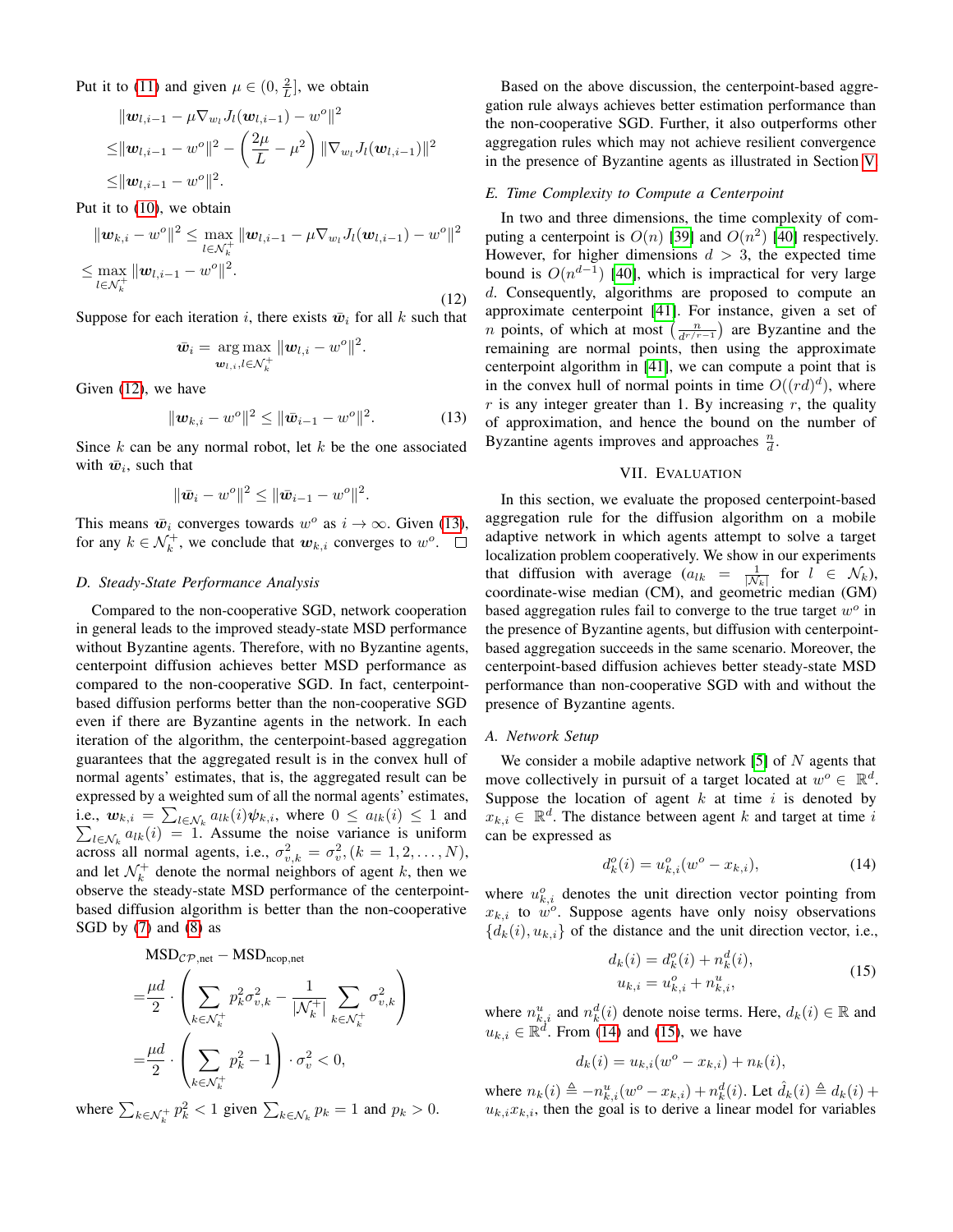$\{\hat{d}_k(i), u_{k,i}\}$  as in equation [\(1\)](#page-1-2). As a result, agents can rely on diffusion for the target localization problem.

Two agents are neighbors if they exchange information with each other. At each iteration  $i$ , agent  $k$  knows its location  $x_{k,i} \in \mathbb{R}^d$  and velocity  $v_{k,i} \in \mathbb{R}^d$ , and it can observe its neighbors' location  $x_{l,i}$  for  $l \in \mathcal{N}_k(i)$ . Since agents want to achieve harmonious motion and collision avoidance [\[5\]](#page-8-4), they update the velocity according to the following update rule:

<span id="page-6-0"></span>
$$
v_{k,i+1} = \lambda \cdot h(w_{k,i} - x_{k,i}) + \beta v_{k,i}^g + \gamma \delta_{k,i}, \qquad (16)
$$

where  $w_{k,i}$  is the estimate of the target location by k at time i,  $v_{k,i}^g$  is the velocity of the center of mass of the network,  $\lambda$ ,  $\beta$ ,  $\gamma$ , r are non-negative parameters, and

$$
h(w_{k,i} - x_{k,i}) = \begin{cases} w_{k,i} - x_{k,i}, & \text{if } ||w_{k,i} - x_{k,i}|| \le s \\ s \cdot \frac{w_{k,i} - x_{k,i}}{||w_{k,i} - x_{k,i}||}, & \text{otherwise} \end{cases}
$$

for some positive scaling factor s used to bound the speed in pursuing the target. Moreover,  $\delta_{k,i}$  is given by

$$
\delta_{k,i} = \sum_{l \in \mathcal{N}_k \setminus \{k\}} (||x_{l,i} - x_{k,i}|| - r) \frac{x_{l,i} - x_{k,i}}{||x_{l,i} - x_{k,i}||},
$$

where  $r$  is a non-negative value.

The first term in [\(16\)](#page-6-0) relates to the objective of having the network move towards the unknown target, and the other two terms suggest that agents should adjust their velocities to be consistent with the average displacement vector in the neighborhood while maintaining a distance from their neighbors. Agents then update their location according to

$$
x_{k,i+1} = x_{k,i} + \Delta t \cdot v_{k,i+1},
$$

where  $\Delta t$  represents the time step.

To obtain the velocity, agents need to know the estimation of the target location  $w_{k,i}$  and the velocity of the center of mass of the network  $v_{k,i}^g$ , which should be the unique minimizers of the following cost functions:

$$
J^{glob}(w) = \sum_{k \in \mathcal{N}^+} \mathbb{E} \|\hat{d}_k(i) - u_{k,i}w\|^2,
$$
  

$$
J^{glob}(v^g) = \sum_{k \in \mathcal{N}^+} \|v_{k,i} - v^g\|^2,
$$

where  $\mathcal{N}^+$  denotes the set of normal agents. The normal agents use the ATC diffusion algorithm to optimize the above cost functions. The adaptation steps take the following form:

$$
\psi_{k,i} = w_{k,i} + \mu u_{k,i}^*(\hat{d}_k(i) - u_{k,i}w_{k,i-1}),
$$
  

$$
\phi_{k,i} = v_{k,i-1}^g + \nu(v_{k,i} - v_{k,i-1}^g),
$$

where  $\mu$  and  $\nu$  are step sizes. The aggregation steps can be expressed as follows:

$$
w_{k,i} = \text{Aggr}^w(\psi_{1,i}, \psi_{2,i}, \dots, \psi_{|\mathcal{N}_k|,i}),
$$
  

$$
v_{k,i}^g = \text{Aggr}^{v^g}(\phi_{1,i}, \phi_{2,i}, \dots, \phi_{|\mathcal{N}_k|,i}),
$$

where Aggr<sup>w</sup> and Aggr<sup>v<sup>9</sup></sup> represent aggregation rules and  $|\mathcal{N}_k|$ denotes the size of  $\mathcal{N}_k$ .

# <span id="page-6-1"></span>*B. Numerical simulation*

In our simulation<sup>[6](#page-0-0)</sup>, we consider a fully connected (complete) network with 20 agents. We consider a 2-dimensional example and select  $w^{\circ} = (4, 4)$ . The regression vector  $u_{k,i}$  has uniform covariance matrix  $R_{u,k} = \sigma_{u,k}^2 I_2$ ,  $\sigma_{u,k}^2 \in [0, 1.0]$  where  $I_2$  is the identity matrix of size 2. The noise variance of distance  $\sigma_{d,k}^2 = 5.0, \forall k$ . When the distance to the target is less than 2.0, both  $\sigma_{d,k}^2$  and  $\sigma_{u,k}^2$  start to decrease linearly as the distance to the target decreases. The step sizes for updating location and velocity estimates are  $\mu = \nu = 0.05$ . Further, we select  $\lambda = 0.5, \beta = 0.5, \gamma = 0.01, s = 1, r = 1$  and  $\Delta t = 0.5s$ . The sensing range of agents is 4.0. When the distance between two agents is larger than the sensing range, the two agents lose connection.

Centerpoint-based aggregation is resilient up to  $\lceil \frac{20}{3} \rceil - 1 = 6$ Byzantine agents. Therefore, we consider the worst case where six Byzantine agents are present in the network. As discussed in Section [V,](#page-3-0) Byzantine agents can send false estimates to make the aggregation results of coordinate-wise median (CM) and geometric median (GM) based aggregation rules to be outside the convex hull of the normal agents' estimates. In our experiments, Byzantine agents continuously send  $\psi_{l,i} = \phi_{l,i} = (0,0)$  to all the normal agents as their current estimates. We run the non-cooperative SGD and diffusion algorithm with average/CM/GM/centerpoint-based aggregation rules to estimate the state  $w_{k,i}$  and the velocity  $v_{k,i}^g$ . Figure [2](#page-7-1) shows the initial deployment of agents with and without Byzantine attacks, agents are located in  $[0, 1] \times [0, 1]$ . Figure [3](#page-7-2) shows the final deployment of agents after running diffusion algorithm with different aggregation rules and noncooperative SGD with and without Byzantine attacks. In these figures, the green star denotes the target location  $w^{\circ} = (4, 4)$ , the red nodes are the Byzantine agents, and the blue nodes denote the normal agents. Byzantine agents do not change their location throughout the simulation.

In the case of no attack, we find all the four aggregation rules—average, CM, GM and centerpoint-based—converge to the target as shown in Figure [3a.](#page-7-2) Yet in the presence of Byzantine agents, only the centerpoint-based diffusion converges to the target as shown in Figure [3b.](#page-7-2) Figure [4](#page-7-3) illustrates the state estimates as a function of time (number of iterations). We observe that if there are no Byzantine agents, all the four diffusion algorithms achieve a better estimation accuracy than the non-cooperative SGD. However, in the presence of six Byzantine agents, only the centerpoint-based diffusion algorithm converges to the target state, whereas the diffusion algorithm with other aggregation rules fails to converge to the target. The steady-state MSD performances are illustrated in Figure [5.](#page-7-4) We observe that diffusion with all the four aggregation rules achieve better steady-state MSD than the non-cooperative SGD under no attack, whereas only the centerpoint-based diffusion achieves a better steady-state MSD than the non-cooperative SGD under attack.

<sup>&</sup>lt;sup>6</sup>Simulation code can be found in [https://github.com/JianiLi/Centerpoint\\_](https://github.com/JianiLi/Centerpoint_resilient_diffusion) resilient diffusion and video can be found in [https://youtu.be/Y9sdOKLKs24.](https://youtu.be/Y9sdOKLKs24)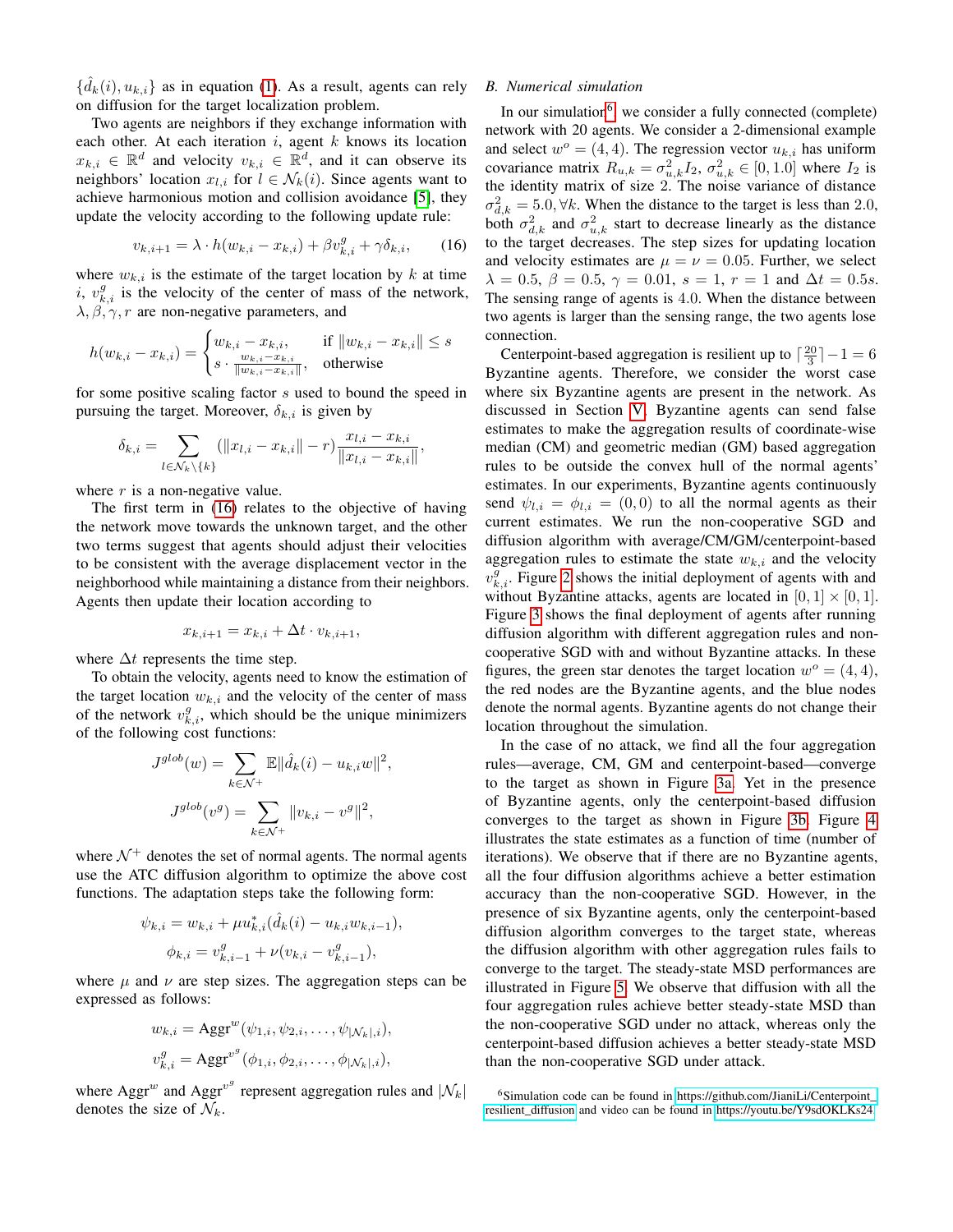<span id="page-7-1"></span>

(a) No attack (b) With 6 Byzantine agents

Fig. 2: Mobile network's initial deployment (green star: target, blue nodes: normal agents, red nodes: Byzantine agents).

<span id="page-7-2"></span>

Fig. 3: Mobile network's final deployment (from left to right: noncooperative SGD, average/CM/GM/centerpoint-based diffusion).

### *C. Simulation on Robotarium testbed*

We have also carried out simulations on Robotarium [\[42\]](#page-8-37), a multirobot testbed developed at the Georgia Institute of Technology, to verify our results. The robots are 11 cm wide, 10 cm long, and operate on a 3m x 2m area as shown in Figure [6.](#page-7-5) We consider a network of 20 robots that remain fully connected throughout the simulation. In the case of attack, six of them are selected to be Byzantine. The target point is set to be (2.7, 1.7)m. The control parameters are the same as in Section [VII-B.](#page-6-1)

We evaluated the diffusion algorithm with three different aggregation rules, including CM, GM, and centerpoint-based aggregation. Figure [6](#page-7-5) shows the initial and final network deployments using CM/GM/centerpoint-based diffusion. The

<span id="page-7-3"></span>

Fig. 4:  $w_{k,i}$  (1<sup>st</sup> dimension) (each line represents the estimates of a normal agent  $k$ ). From left to right: noncooperative SGD, average/CM/GM/centerpoint-based diffusion.

<span id="page-7-4"></span>

Fig. 5: Network MSD for different aggregation rules.

<span id="page-7-5"></span>

Fig. 6: Network deployment on Robotarium simulator, from left to right: initial deployment, final deployment for CM/GM/centerpoint based-diffusion.

normal and Byzantine robots are indicated by yellow and red colors respectively, and the target location is denoted by the green star. Byzantine robots remain static and send (0, 0) estimates of target location and velocity to normal robots throughout the experiment. We find that without the attack, robots adopting diffusion with CM/GM/centerpointbased aggregation all converge to the target. However, in the presence of Byzantine agents, only robots adopting the centerpoint-based diffusion converge to the target, whereas robots implementing CM or GM based diffusion converge to somewhere in the middle of the arena.

# VIII. CONCLUSION

<span id="page-7-0"></span>In this work, we studied resilient aggregation rules for distributed diffusion. We showed that commonly used coordinatewise median and geometric median-based aggregation do not guarantee resilient convergence for distributed diffusion. We proposed a centerpoint-based aggregation rule that generalizes the resilience property of the median into higher dimensions. The centerpoint-based aggregation rule guarantees that the diffusion algorithm converges to the true target state if the number of Byzantine agents in the neighborhood of a normal agent is less than  $\lceil \frac{n}{d+1} \rceil$ , where *n* is the number of nodes in the neighborhood, and  $d$  is the dimension of the state vector of the robots. For very large  $d$ , exact computation of a centerpoint is a computationally challenging task. In such cases, we can use approximate algorithms to compute such a point, which could reduce the resilience of the diffusion algorithm. For future work, we aim to explore how we can reduce the time complexity for resilient aggregation, probably with degraded learning performance.